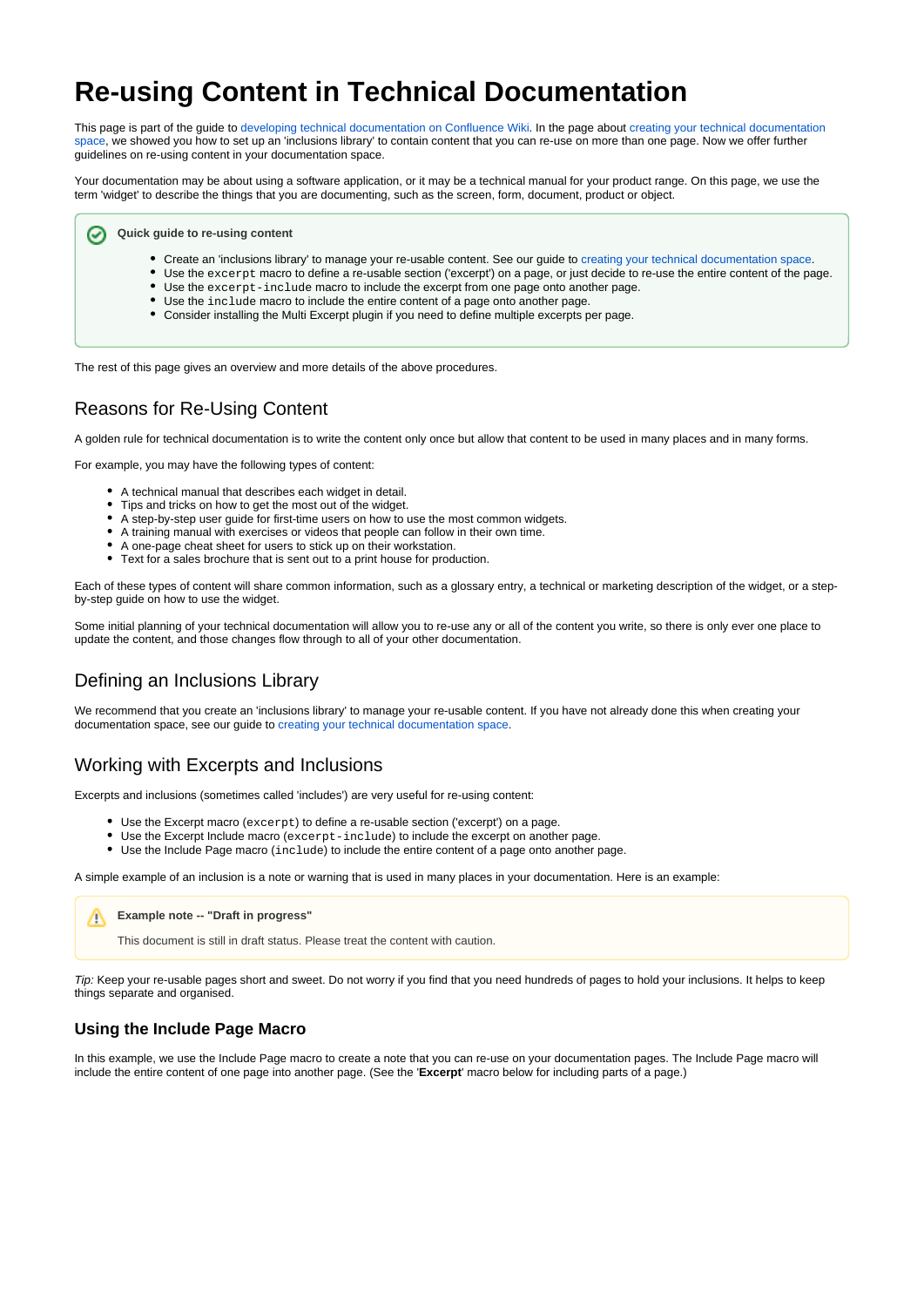```
1. 
Create a page in your inclusions library called _Draft Note.
2. 
Add the content of the page. In this example, we use the Note macro with some text in the title and body:
3. 
Use the Include Page macro to include that note in any page in your documentation. For example:
    {note:title=Draft in progress}This document is still in draft status. Please treat the content 
   with caution.{note}
    {include:_Draft Note|nopanel=true}
```
See the documentation on the [Include Page macro](https://wikis.nyu.edu/display/DOC/Include+Page+Macro) for more details.

#### **Using the Excerpt Include Macro**

An excerpt is a section of a page that you can include into another page.

1. Use the excerpt macro to define any content in your page that you want to be able to use elsewhere. This content can be as short as a word or as long as the entire page. For example, let's assume we have a page called 'My Short Poem':

```
I really love this poem:
{excerpt}
Mary had a little lamb
Its fleece was white as snow
{excerpt}
And I'm going to use it all over the place.
```
2. Use the Excerpt Include macro to include the excerpt into another page. For example:

```
{excerpt-include:My Short Poem|nopanel=true}
```
You can only define one excerpt on a page. See the documentation on the [Excerpt Include macro](https://wikis.nyu.edu/display/DOC/Excerpt+Include+Macro) for more details.

To have multiple excerpts on a page, see the '**Multi Excerpt plugin**' below.

#### **Using the Multi Excerpt Plugin**

The Multi Excerpt plugin provides additional macros that enable you to have multiple excerpts on a page. A good example of where you would find this useful is in the glossary page discussed below. If you want to include a single glossary entry or a subset of the glossary entries in another page, then the named excerpts allowed by the Multi Excerpt plugin are very useful.

Notes:

- The [Multi Excerpt plugin](https://plugins.atlassian.com/plugin/details/169) is a commercial plugin and is not free.
- Your Confluence administrator will need to download and install the plugin into your Confluence site before you can use the macros described below. Refer to the documentation on [installing plugins](https://wikis.nyu.edu/pages/viewpage.action?pageId=20582723)
- Before installing a plugin into your Confluence site, please check the plugin's information page to see whether it is supported by Atlassian, by another vendor, or not at all. See our guidelines on plugin support. Please refer to the [Multi Excerpt plugin page](https://plugins.atlassian.com/plugin/details/169) for support details.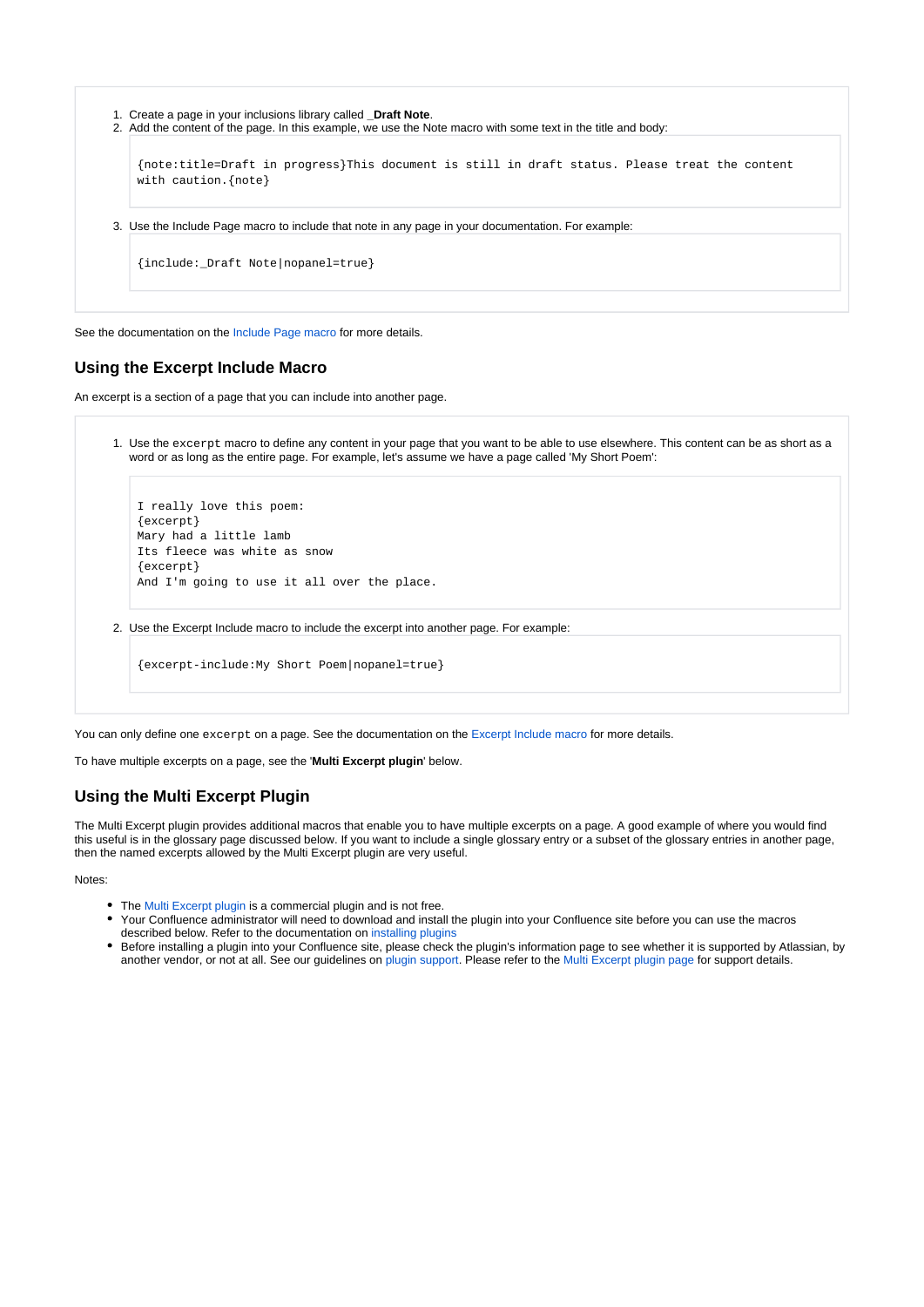1. Use the following code on the base page containing the content you want to use elsewhere:

```
{multi-excerpt:name=ExcerptName1}
Excerpt text 1
{multi-excerpt}
Any other text
{multi-excerpt:name=ExcerptName2}
Excerpt text 2
{multi-excerpt}
```
2. Use the following code on the page where you want to include the named excerpt:

{multi-excerpt-include:pageTitle=PageName|name=ExcerptName1|nopanel=true}

```
3. 
You can also include excerpts from other spaces using the following syntax:
```
{multi-excerpt-include:spaceKey:pageName|name=excerptName|nopanel=true}

See the [Multi Excerpt plugin page](https://plugins.atlassian.com/plugin/details/169) for more details.

## An Example of Content Re-Use: A Glossary

A glossary is something that most technical documentation will require. There are a few ways to set up glossaries in Confluence. These are the most popular:

- All glossary entries on one page.
- Each glossary entry on separate child pages with a main page showing excerpts of the glossary.

Once you have defined the glossary entry, you can refer to it from the main pages of your technical documentation.

#### **Creating a One-Page Glossary**

This style of glossary is useful if the glossary entries tend to be short and there are not too many of them.

```
1. 
Create a page named Glossary.
2. 
Add an alphabetical index at the top of the page and a heading for each letter of the alphabet:
3. 
Enter each glossary entry under the relevant alphabetical heading. Each glossary entry (term) should include:
4. 
Optionally, include a horizontal line between the terms. This depends on how long each entry is. If your glossary tends to have short 
    [A|#A] | [B|#B] | [C|#C] ...
    {anchor:A}
   h2. A
    {anchor:B}
   h2. B
   {anchor:C}
   h2. C ...
        • An anchor tag, so that you can link to it from other pages.
        • The term itself.
        A definition of the term.
        A link to the page in your technical documentation that explains the term in greater detail, where relevant.
            {anchor:MyGlossaryTerm}
            h4. MyGlossaryTerm
            This is the definition of MyGlossaryTerm. See [Page Name] for more information.
  entries, it may look too cluttered with horizontal lines.
    ---
```
See the glossary in the Confluence documentation for an example of this style of glossary (without the alphabetical index).